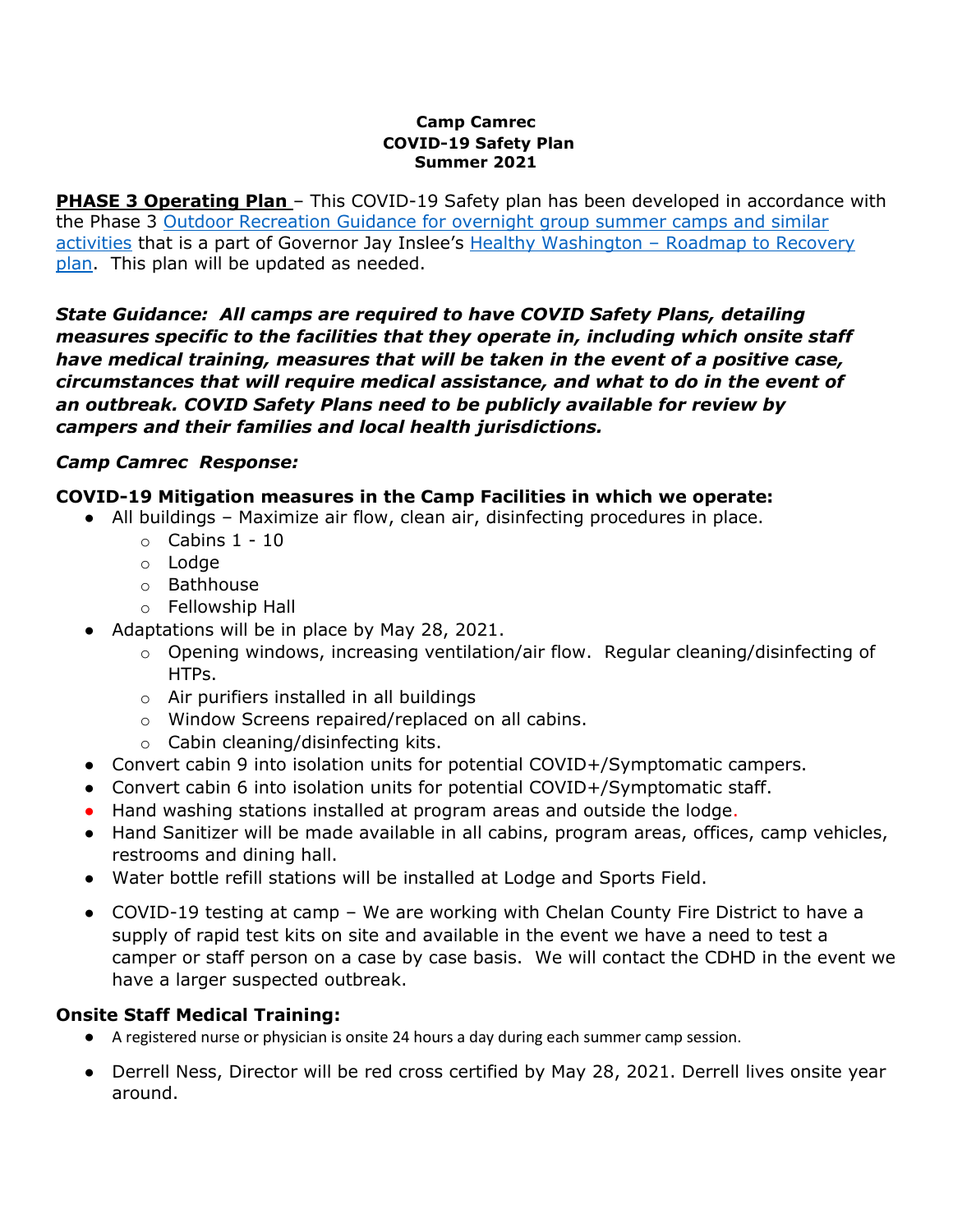# **Measures that will be taken in the event of a positive case:**

## *Camrec response:*

- 1. If a participant (camper) displays [symptoms,](https://www.cdc.gov/coronavirus/2019-ncov/symptoms-testing/symptoms.html) at camp we will do the following:
	- a. Immediately separate the camper from others.
		- i. Campers will isolate in Cabin 9.
		- ii. If multiple campers from the same cohort display symptoms they may isolate in their cabin.
	- b. Immediately notify the camper's family and arrange for the camper to go home.
	- c. Immediately quarantine the other campers that are in the same cohort (cabin group).
		- i. These campers and staff will quarantine at their cabin.
		- ii. The camp nurse will evaluate each camper to check for COVID-19 symptoms.
	- d. In consultation with the camp nurse, state and/or local health authorities, local health care providers, and the camper(s) family, determine if he/she requires testing or further clinical evaluation and, if so, arrange to do so, either in person or virtually.
	- e. If the test is negative and symptoms subside, the camper may be allowed to remain at camp with written permission from the camper's health care provider.
	- f. If there is a confirmed COVID-19 exposure to the campers within a cohort, all of those campers will be sent home to continue to quarantine until they have met the [CDC criteria](https://www.cdc.gov/coronavirus/2019-ncov/hcp/disposition-in-home-patients.html) to discontinue home isolation/quarantine and have consulted with a health care provider and state or local health department.
- 2. If a staff member or volunteer displays [symptoms](https://www.cdc.gov/coronavirus/2019-ncov/symptoms-testing/symptoms.html) on-site we will do the following:
	- a. Immediately separate staff member from others.
		- i. Camp Staff will isolate in the Cabin 6.
	- b. Immediately quarantine the campers that were a part of this staff's cohort (cabin group).
		- i. Campers will quarantine in Cabin 8.
		- ii. If multiple campers from the same cohort display symptoms they may isolate in their cabin.
	- c. In consultation with the camp nurse, state and/or local health authorities, local health care providers, determine if the staff requires testing or further clinical evaluation and, if so, arrange to do so, either in person or virtually.
	- d. If the test is negative and symptoms subside, the staff may be allowed to remain at camp with written permission from the camper's health care provider.
	- e. If the test is positive or symptoms persist, the staff will be required to isolate until they have met the [CDC criteria](https://www.cdc.gov/coronavirus/2019-ncov/hcp/disposition-in-home-patients.html) to discontinue isolation and have consulted with a health care provider and state or local health department.
		- i. Non local staff will isolate in Cabin 6.
		- ii. Local staff will be sent home to isolate.
	- f. Encourage staff to follow [CDC-recommended steps](https://www.cdc.gov/coronavirus/2019-ncov/if-you-are-sick/steps-when-sick.html) for what to do if you are sick.
	- g. If there is a confirmed COVID-19 exposure to the campers within a cohort all of those campers will be sent home to continue to quarantine/isolate until they have met the [CDC criteria](https://www.cdc.gov/coronavirus/2019-ncov/hcp/disposition-in-home-patients.html) to discontinue home quarantine/isolation and have consulted with a health care provider and state or local health department.
- 3. If a participant (camper) tests positive while at a program at Camrec we will do the following:
	- a. Respond with empathy and compassion.
	- b. Immediately separate the camper from others.
		- i. Campers will isolate in the Cabin 9.
		- ii. If multiple campers from the same cohort display symptoms they may isolate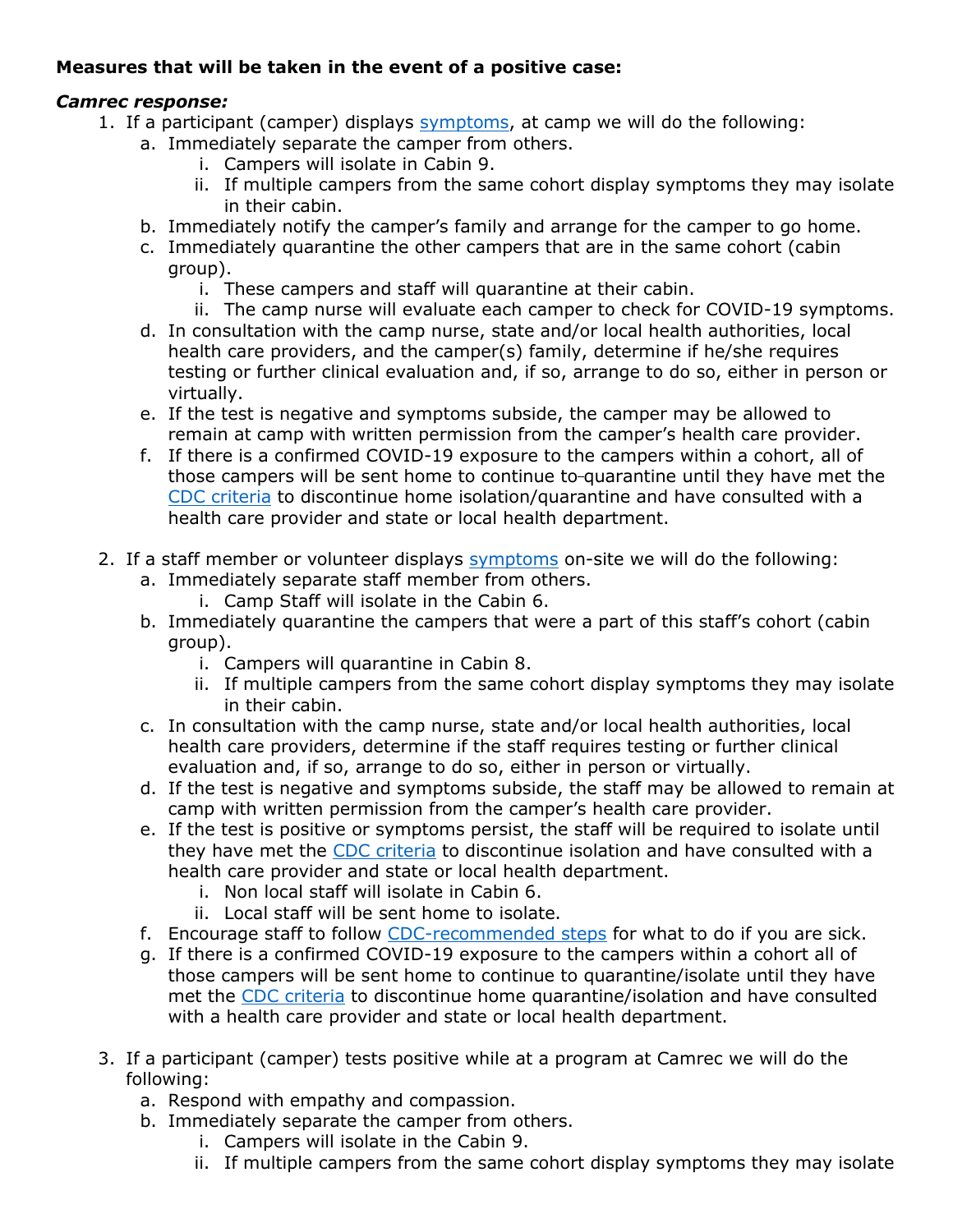in their cabin.

- c. Immediately quarantine the other campers that are in the same cohort (cabin group).
	- i. These campers and staff will quarantine at their cabin.
	- ii. The camp nurse will evaluate each camper and staff to check for COVID-19 symptoms.
	- iii. Immediately notify all of that cohort's campers' families and arrange for immediate pick up from camp.
- d. Notify the Chelan/Douglas Health District's COVID Critical Response Team for:
	- i. support in containing COVID spread.
	- ii. Additional testing of campers and staff.
	- iii. work with them to determine whether to close or limit access to the facility.
	- iv. Chelan County Fire District #3 may also be a resource to us.
- e. Care for sick participants following CDC quidance for caring for others and understand [when to seek medical attention.](https://www.cdc.gov/coronavirus/2019-ncov/symptoms-testing/symptoms.html?CDC_AA_refVal=https%3A%2F%2Fwww.cdc.gov%2Fcoronavirus%2F2019-ncov%2Fabout%2Fsymptoms.html)
- f. Identify what areas of the facility the participant used and, if possible, who they came into contact with during that time.
- g. While maintaining the confidentiality of the camper in accordance with the [Americans with Disabilities Act \(ADA\),](https://www.eeoc.gov/facts/pandemic_flu.html) ask other campers, volunteers, and staff who have been in close contact with the sick individual (within approximately six feet for [at least 15 minutes within the 48 hours before the individual displayed symptoms\)](https://www.cdc.gov/coronavirus/2019-ncov/php/principles-contact-tracing.html) to do the following:
	- i. If they display symptoms, follow the "Suspected Case" steps outlined in this document for that audience.
	- ii. If they do not display symptoms, ask them to practice social distancing and monitor them for symptoms for 14 days.
- 4. If a staff member reports that they have tested positive while in residence:
	- a. Respond with empathy and compassion.
	- b. Immediately separate staff member from others.
		- i. Camp Staff will isolate in Cabin 6.
	- c. Immediately quarantine the campers that were a part of this staff's cohort (cabin group).
		- i. Campers will quarantine in Cabin 9.
		- ii. If multiple campers from the same cohort display symptoms they may isolate in their cabin.
		- iii. Immediately notify all of that cohort's campers' families and arrange for immediate pick up from camp.
	- d. Staff that live locally may be sent home to recover. We will encourage the staff member to follow [CDC-recommended steps](https://www.cdc.gov/coronavirus/2019-ncov/if-you-are-sick/steps-when-sick.html) for what to do if you are sick and provide them with information on [when to seek medical attention.](https://www.cdc.gov/coronavirus/2019-ncov/symptoms-testing/symptoms.html?CDC_AA_refVal=https%3A%2F%2Fwww.cdc.gov%2Fcoronavirus%2F2019-ncov%2Fabout%2Fsymptoms.html)
	- e. Staff that do not live locally will be isolated Cabin 6 at camp to recover.
	- f. Notify the Chelan/Douglas Health District's COVID Critical Response Team for: i. support in containing COVID spread.
		- ii. Additional testing of campers and staff.
		- iii. work with them to determine whether to close or limit access to the facility. iv. Chelan County Fire District #3 may also be a resource to us.
	- g. While maintaining the confidentiality of the sick staff member in accordance with the [Americans with Disabilities Act \(ADA\),](https://www.eeoc.gov/facts/pandemic_flu.html) ask campers, volunteers, and other staff who have been in close contact with the sick individual (within approximately six [feet for at least 15 minutes within the 48 hours before the individual displayed](https://www.cdc.gov/coronavirus/2019-ncov/php/principles-contact-tracing.html)  [symptoms\)](https://www.cdc.gov/coronavirus/2019-ncov/php/principles-contact-tracing.html) to do the following:
		- i. If they display symptoms, follow the "Suspected Case" steps outlined in this document for that audience.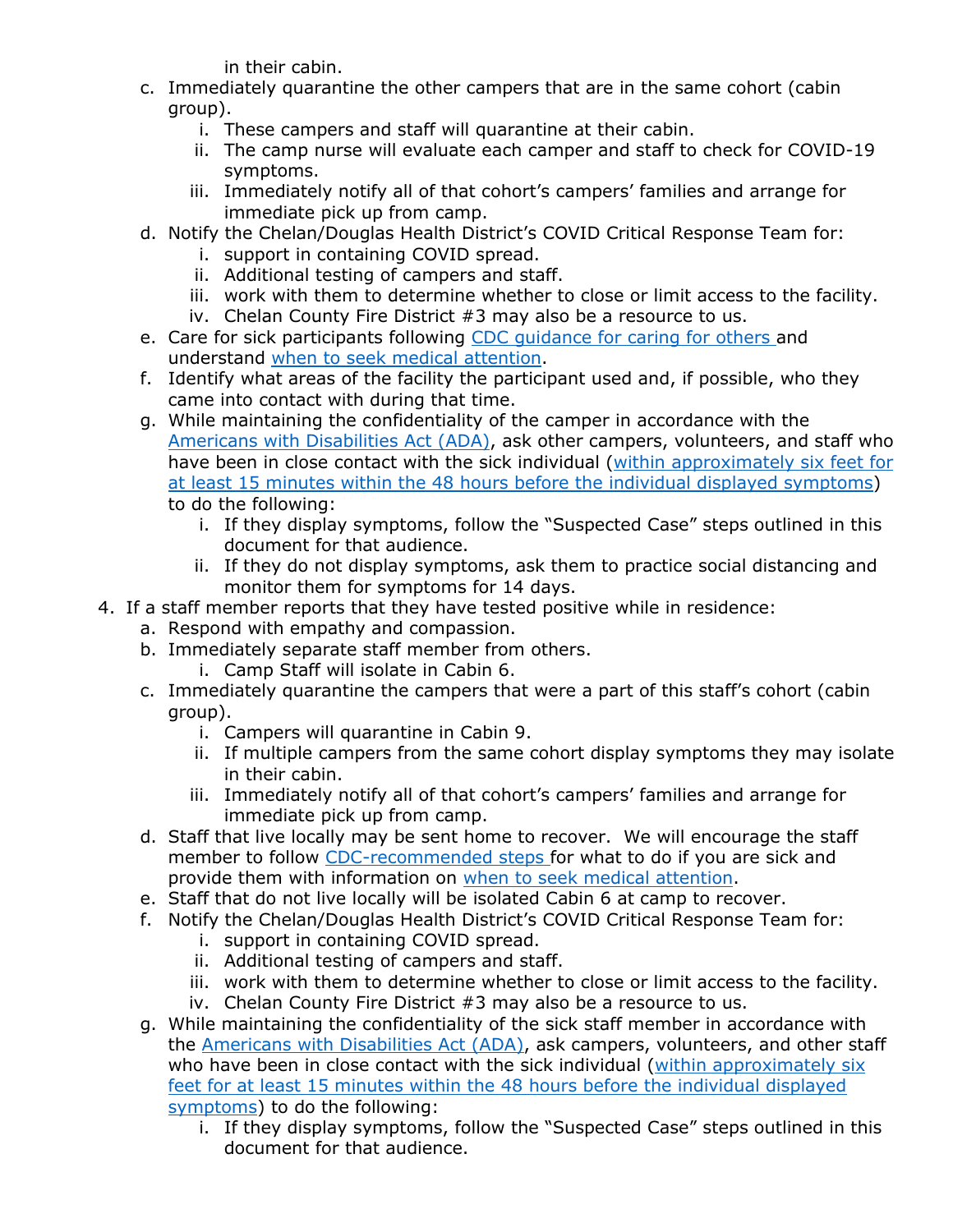- ii. If they do not display symptoms, ask them to separate themselves, selfmonitor for symptoms for 14 days, and follow [CDC-recommended steps](https://www.cdc.gov/coronavirus/2019-ncov/if-you-are-sick/steps-when-sick.html) for what to do if you are sick if symptoms develop
- h. If it has been less than seven days since the sick staff member has been in the facility, close off any areas used for prolonged periods by the individual. Wait 24 hours (or as long as possible if we cannot wait 24 hours) before cleaning and disinfecting [according to CDC guidelines](https://www.cdc.gov/coronavirus/2019-ncov/community/organizations/cleaning-disinfection.html) to prevent other individuals from being exposed to respiratory droplets.
- i. We will require that the individual continue to self-isolate until they have met the [CDC criteria](https://www.cdc.gov/coronavirus/2019-ncov/hcp/disposition-in-home-patients.html) to discontinue isolation and have consulted with a health care provider and state or local health department before returning to work.

## **Circumstances that will require medical assistance**:

*Camrec Response:* We will look for the following emergency warning signs for COVID-19. If someone is showing any of these signs, seek emergency medical care immediately**:**

- Trouble breathing
- Persistent pain or pressure in the chest
- New confusion
- Inability to wake or stay awake
- Pale, gray, or blue-colored skin, lips, or nail beds, depending on skin tone

We will call 911 or call ahead to our local emergency facility (Cascade Medical Center), notifying the operator that we are seeking care for someone who has or may have COVID-19.

## **What to do in the event of an outbreak**

**Camrec Response:** In the event of a COVID-19 outbreak meaning the that more than one camper or staff within a single cohort or multiple cohorts is displaying symptoms of or tests positive for COVID-19, we will do the following:

- 1. Follow the steps outlined above under "Measures that will be taken in the event of a positive case."
- 2. Immediately notify the Chelan/Douglas Health District's COVID Critical Response Team for:
	- i. support in containing COVID spread.
	- ii. Additional testing of campers and staff.
	- iii. work with them to determine whether to close or limit access to the facility.
	- iv. Chelan County Fire District #3 may also be a resource to us.
- 3. Notify Glenn Burkholder, Camrec Board Chairperson
- 4. Notify parents of campers in the affected cohort(s) and arrange for immediate pick up from camp.

#### **COVID Safety Plans need to be publicly available for review by campers and their families and local health jurisdictions.**

**Camrec Response:** Our COVID-19 Safety Plan will be made available on our website by May 1, 2021. This document will also be sent to every parent of a camper in our program, every staff member and volunteer working for us. We will share this document and seek input on it from the following agencies: Chelan/Douglas Health District, Cascade Medical Center, Chelan County Fire District #3.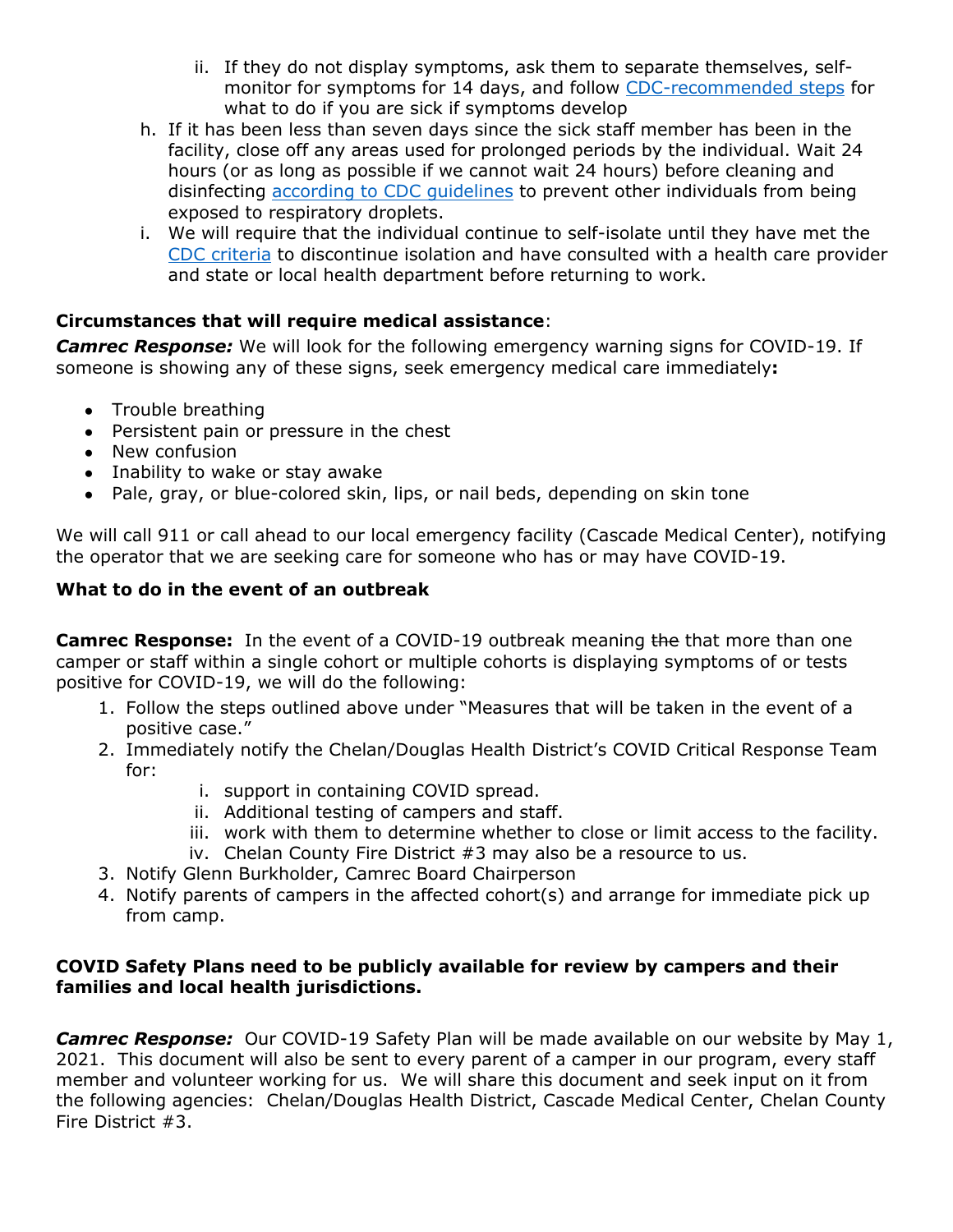*State Guidance: All campers and staff must do one of the following before arriving at camp: 1) be fully vaccinated, OR 2) receive a negative COVID test no more than three days prior to arrival and remain in quarantine between the test and start of camp. Public health recommends conducting a rapid antigen test of all campers and staff upon arrival if resources permit. Check with local public health to determine if such resources exist. Details on quarantining can be [found at the Department of](https://www.doh.wa.gov/Emergencies/COVID19/CaseInvestigationsandContactTracing/IsolationandQuarantineforCOVID19)  Health's [website.](https://www.doh.wa.gov/Emergencies/COVID19/CaseInvestigationsandContactTracing/IsolationandQuarantineforCOVID19) [Anyone unable to meet one of these two conditions is not](https://www.doh.wa.gov/Emergencies/COVID19/CaseInvestigationsandContactTracing/IsolationandQuarantineforCOVID19)  [allowed to participate in camp. For the purposes of this guidance, people are](https://www.doh.wa.gov/Emergencies/COVID19/CaseInvestigationsandContactTracing/IsolationandQuarantineforCOVID19)  considered fully vaccinated for COVID-[19 ≥2 weeks after they have received the](https://www.doh.wa.gov/Emergencies/COVID19/CaseInvestigationsandContactTracing/IsolationandQuarantineforCOVID19)  second dose in a 2-dose series (Pfizer-[BioNTech or Moderna\), or ≥2 weeks after](https://www.doh.wa.gov/Emergencies/COVID19/CaseInvestigationsandContactTracing/IsolationandQuarantineforCOVID19)  [they have received a single-dose vaccine \(Johnson and Johnson \(J&J\)/Janssen \).](https://www.doh.wa.gov/Emergencies/COVID19/CaseInvestigationsandContactTracing/IsolationandQuarantineforCOVID19)  [Verification of vaccination or test results is required.](https://www.doh.wa.gov/Emergencies/COVID19/CaseInvestigationsandContactTracing/IsolationandQuarantineforCOVID19)*

#### **Camrec Response:** We will comply.

- 1. All staff will be fully vaccinated before their first day of employment and 14 days before on site,
- 2. We will advise our camper families of the mandate for a negative COVID-19 test no more than three days prior to arrival and remain in quarantine between the test and start of their camp session. No campers will be admitted without proof of this test.

### *State Guidance: Camps are responsible for locating free COVID testing opportunities for campers who may not otherwise have access.*

**Camrec Response:** We will give parents the following link to testing sites located in Washington State.

[https://www.doh.wa.gov/Emergencies/COVID19/TestingforCOVID19/TestingLocations#regio](https://www.doh.wa.gov/Emergencies/COVID19/TestingforCOVID19/TestingLocations#region6) [n6](https://www.doh.wa.gov/Emergencies/COVID19/TestingforCOVID19/TestingLocations#region6)

## *State Guidance:* **Out-of-state campers should follow [CDC travel guidance.](https://www.cdc.gov/coronavirus/2019-ncov/travelers/travel-during-covid19.html)**

**Camrec Response:** Yes. We will advise Out-of-state campers that they should also follow CDC travel guidance, in addition to the measure in-state will have to follow.

*State Guidance:* **For overnight camps with multiple sessions of campers per season there must be no overlap of arrivals and departures where mixing of groups/cohorts would occur. Check-in procedures should be structured to minimize interactions between campers, families and others before establishing sleeping cohorts. These should be communicated in advance.**

**Camrec Response:** There is no overlap of camper sessions at our camp. Arrivals and departures will be scheduled and scripted to the best of our ability. We have developed a "kiss and go" version of camper drop off and pick up. This information will be shared with all of our parents well before their arrival at camp.

*State Guidance: Camps must not exceed 400 per session individuals including campers, volunteers, and staff. A camp can split up into multiple sub camps of 400 per session or less as long as the sub camps remain completely separate, never mixing camps for eating, sleeping, or any other activities.*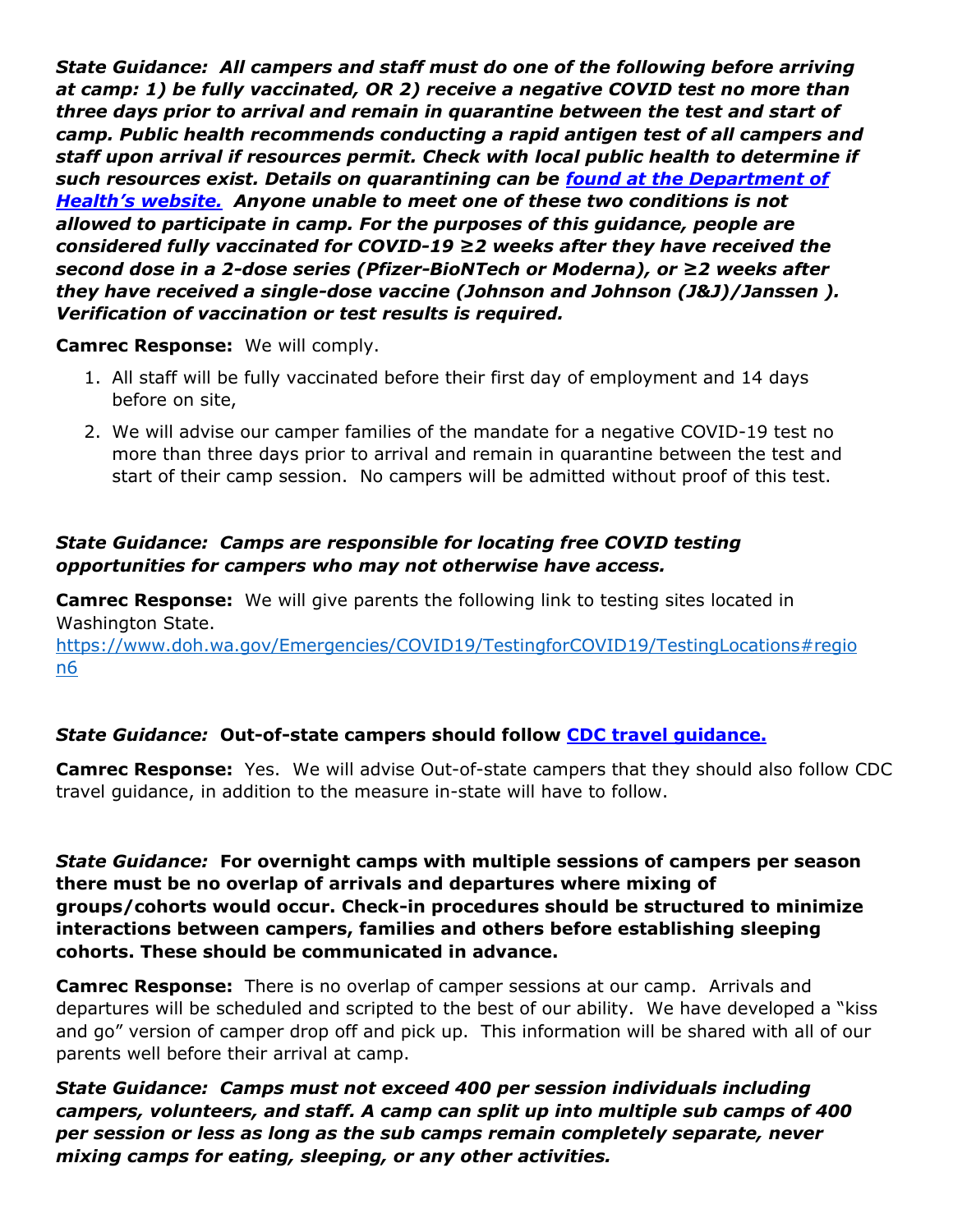**Camrec Response:** Maximum capacity at our camp is 80 people.

*State Guidance:* **Camp capacity should be determined by sleeping arrangements, as this is the only extended indoor activity. All campers must have at least 6 feet physical distance from other camper's heads in sleep facilities, such as beds, bunks, cots or tent sleeping areas. Bedding should be arranged head-to-toe. The addition of partitions between beds is not an acceptable substitute for 6 feet of physical distance between head and toe.**

**Camrec Response:** We will have 6 campers and 2 staff in each of our cabins. Cabins are set up bunk bed style and our standard procedure is to arrange the campers and staff sleeping in each of the cabins "head to toe" with at least 6 feet of spacing between the heads of each sleeping camper and staff.

Two added measures we are taking are:

- Ensure adequate ventilation with a combination of open windows and fans.
- Enhanced DAILY cabin cleaning and disinfecting procedures. All campers and staff will be trained and be responsible for disinfecting their sleeping area. We will supply CDC approved cleaning materials and staff to lead/supervise this activity.

#### *State Guidance:* **Each sleeping group occupying a cabin, room, or tent shall be considered a cohort of no more than 16 campers.**

**Camrec Response:** Each Cabin of 6 campers and their Cabin Leaders will be considered a cohort. Max sleeping cohort size for our camp will not exceed 8 people.

#### *State Guidance: Sleeping cohorts of no more than 16 (if space permits) can be combined to create consistent daytime activity cohorts of no greater than 16 campers. Cohorts should remain consistent for both daytime activities and sleeping in bunks/cabins/campsites together.*

**Camrec Response:** We may combine 2 cohorts of campers in similar age groups to create daytime activity cohorts. These combined daytime cohorts will not exceed 16 campers and 2 staff. Combined daytime cohorts will remain the same for the duration of the camp session.

*State Guidance: Facial coverings are required to be worn at all times by all staff and campers, and anyone else present at the camp, except for when eating, drinking, brushing teeth, or sleeping. Exceptions allowed for specific outdoor activities in guidelines such as [sporting activities,](https://www.governor.wa.gov/sites/default/files/COVID19%20Sporting%20Activities%20Guidance.pdf) [outdoor recreation](https://www.governor.wa.gov/sites/default/files/COVID19%20Outdoor%20Recreation%20Guidance.pdf) and [water recreation.](https://www.governor.wa.gov/sites/default/files/COVID19%20Water%20Recreation%20Guidance.pdf)*

**Camrec Response:** We will follow and enforce these mandates.

*State Guidance: Camps must follow guidelines such as [sporting activities,](https://www.governor.wa.gov/sites/default/files/COVID19%20Sporting%20Activities%20Guidance.pdf) [performing arts,](https://www.governor.wa.gov/sites/default/files/COVID19%20Performing%20Arts%20Theater%20Sector%20Guidance.pdf) [outdoor recreation](https://www.governor.wa.gov/sites/default/files/COVID19%20Outdoor%20Recreation%20Guidance.pdf) and [water recreation](https://www.governor.wa.gov/sites/default/files/COVID19%20Water%20Recreation%20Guidance.pdf) when campers engage in these activities. No large activities that include multiple 16 camper cohorts or entire camps are allowed indoors. Sedentary outdoor activities e.g., campfires, talent*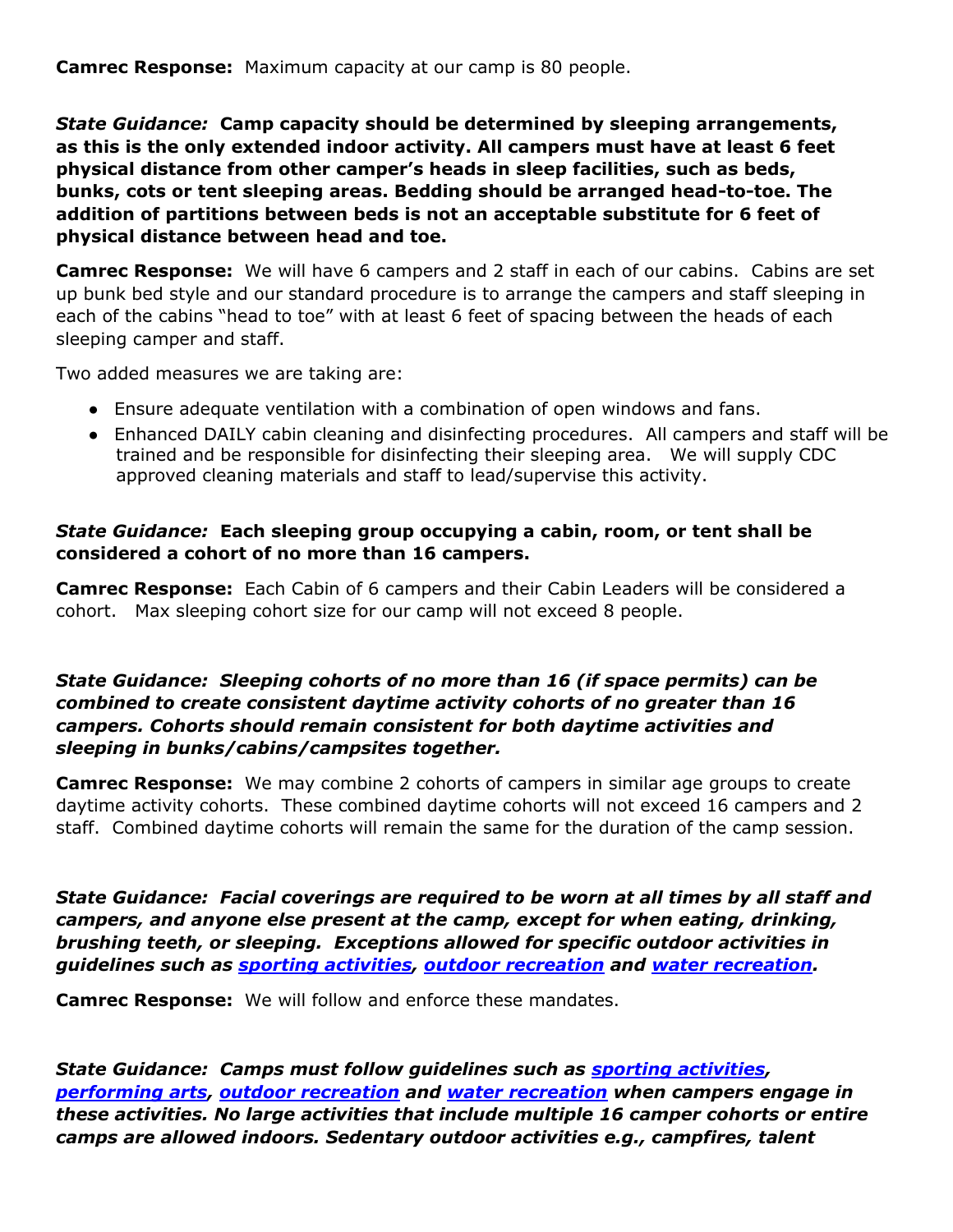## *shows, etc. must provide a minimum of 6 feet of social distance between "sleeping groups."*

**Camrec Response:** We will follow and enforce these mandates. Specific to Sedentary activities such as Campfires and Chapels. All sleeping groups will at least 6 feet of social distance between groups.

#### *State Guidance: All programmed activities are required to occur in outdoor or open-air settings and campers should remain with consistent cohorts. Requirements for [open air settings can be found here.](https://www.governor.wa.gov/sites/default/files/COVID19%20Outdoor%20Open%20Air%20Seating%20Guidance.pdf)*

**Camrec Respons**e: *All programmed activities will occur in outdoor or open-air settings and campers will remain with consistent cohorts.*

*State Guidance: It is strongly recommended that all eating occur outdoors. A minimum 6-foot distance is required between cohorts. No sharing of items. Camps must utilize staggered scheduled times for meals and avoid buffet lines and prepare boxed style food and snacks if possible. If indoor eating is necessary due to poor weather indoor eating facilities are limited to 50% capacity with minimum 6 feet distancing required between cohorts and maximized ventilation with all windows and doors open is required.*

**Camrec Response**: *Our Campers and staff will eat outdoors as conditions allow. Our Lodge dining capacity is 80. At 50% we could seat 40 people in the dining hall. During inclement weather, high winds or at times when mosquitos and yellow jackets are at their peak, we can also seat campers in the Fellowship Hall or have them eat at their cabins. We will utilize boxed lunches to as much extent as it is practical.* 

*Meal Service Plan: (note – ALL CAMP STAFF will have current Washington State Food Handler Cards)*

- *1. A maximum of 40 people will be allowed to dine in the lodge at any one time.* 
	- *a. Cabin groups will eat together at the same table for each meal.*
	- *b. Tables will be spaced at least 6 feet apart from each other.*
	- *c. Doors/windows will be opened to allow for maximum ventilation.*
	- *d. Outside dining will always be available and is preferred as conditions (weather/bugs) allow.*
- *2. Meals consumed in/at the dining hall will be served family style. Kitchen staff will bring food to each table where campers and staff will serve themselves.*
- *3. One meal per day may be prepared and consumed at the cabins of each cabin group.*
	- *a. Examples of this include brown bag lunches, hotdog roasts, and hobo(foil) dinners.*

## *State Guidance: Frequent cleaning recommended for high-use, high touch areas such as bathroom and sleeping facilities.*

**Camrec Response**: The cleaning guidelines and procedures for our facility are as follows:

*Showers and Bathrooms - Deep Cleaned daily, HTPs cleaned Multiple times daily:* 

*Cabin - Cleaned daily, Deep Cleaned between sessions.*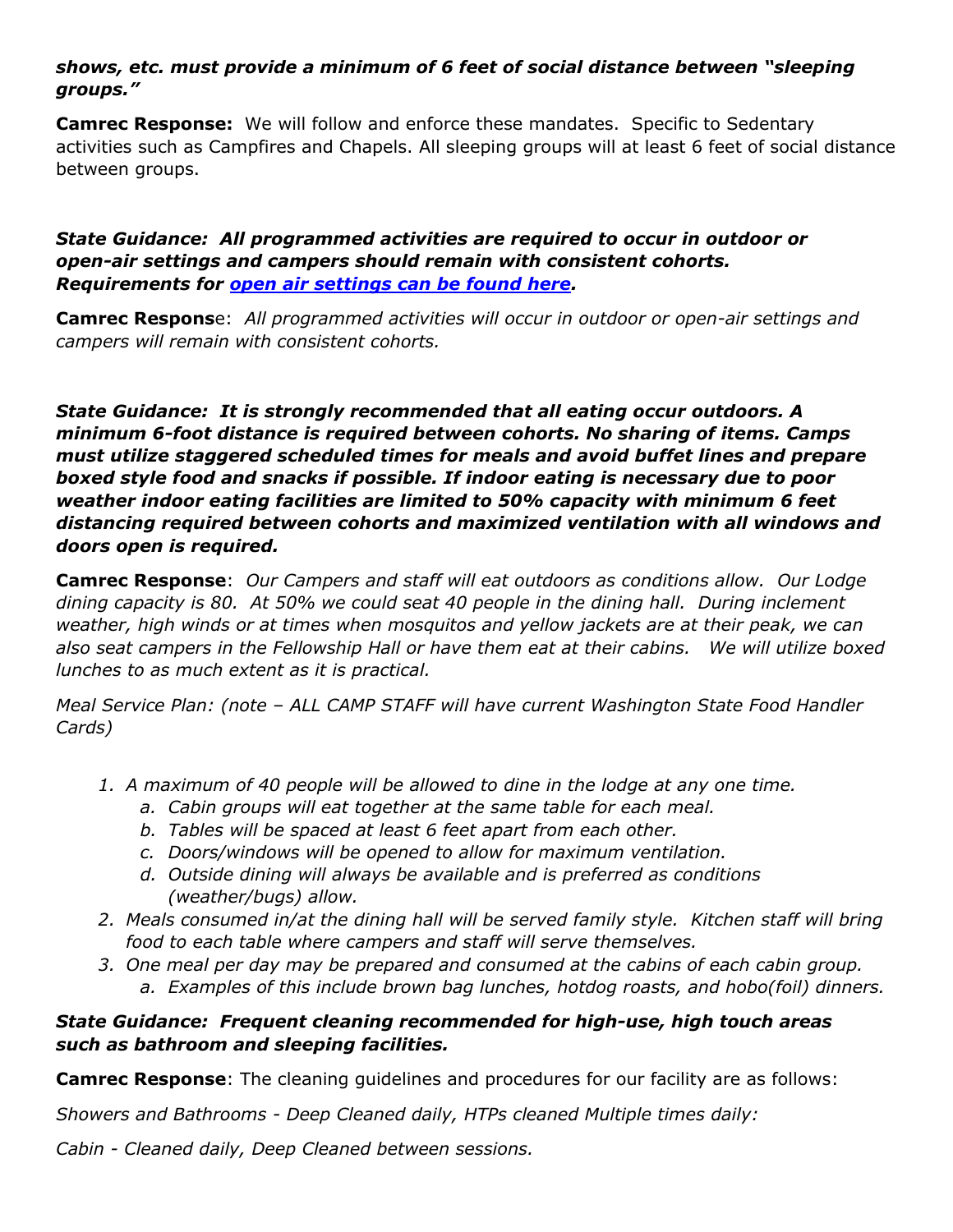## *State Guidance: Hand sanitizer and handwashing stations must be available to all campers.*

**Camrec Response**: Hand sanitizer and handwashing stations WILL be available to all campers and Staff.

- Handwashing stations and/or Hand sanitizer Stations will be at each program area.
- Handwashing stations and/or Hand sanitizer stations will be made available in each cabin.

## *State Guidance: For ventilation, camps should follow [DOH ventilation guidance](https://www.doh.wa.gov/Portals/1/Documents/1600/coronavirus/VentilationGuidance.pdf) for common spaces, small group/residential spaces, bathrooms, etc.*

**Camrec Response:** We will be using fans to supplement ventilation critical areas with poorer ventilation such as:

- Inside Cabin/sleeping areas
- Camp offices
- The Camp Kitchen
- Cabins we've set up as potential quarantine areas.
- Inside restrooms.

All inside spaces that can be will be further ventilated by opening of windows and doors to allow for adequate air exchange, especially after use.

*State Guidance: For transportation to and from camp: Encourage only those in the same household to travel together, and if not in the same household, travel in separate vehicles if possible. For travel groups, (groups that include more than one household in the same vehicle whether in a carpool or on a bus) all members of the travel group, including the driver, must wear a face covering and spread out as much as possible within the vehicle. Encourage family members to sit together. Maximize ventilation in the vehicle by opening windows.*

**Camrec Response**: We will advise our camper families of this and enforce to the best of our ability.

## *State Guidance: For bus or shuttle to or from camp or transportation within camp sessions for activities camps must use [K-12 Bus Transportation guidance on page](https://www.doh.wa.gov/Portals/1/Documents/1600/coronavirus/FallGuidanceK-12.pdf)  [12](https://www.doh.wa.gov/Portals/1/Documents/1600/coronavirus/FallGuidanceK-12.pdf) [of this document.](https://www.doh.wa.gov/Portals/1/Documents/1600/coronavirus/FallGuidanceK-12.pdf)*

**Camrec Response**: For transportation of campers to offsite camp programs (Hiking trips) we will require face coverings and keep windows rolled down. Only cohort/cabin groups will be allowed to travel together.

## *State Guidance: Daily symptom screenings are required for campers and staff. Refer to [K-12 Schools guidance](https://www.doh.wa.gov/Portals/1/Documents/1600/coronavirus/FallGuidanceK-12.pdf) [f](https://www.doh.wa.gov/Portals/1/Documents/1600/coronavirus/FallGuidanceK-12.pdf)or details.*

**Camrec Response**: AT LEAST once a day, symptom screenings will be conducted and recorded for all campers and staff.